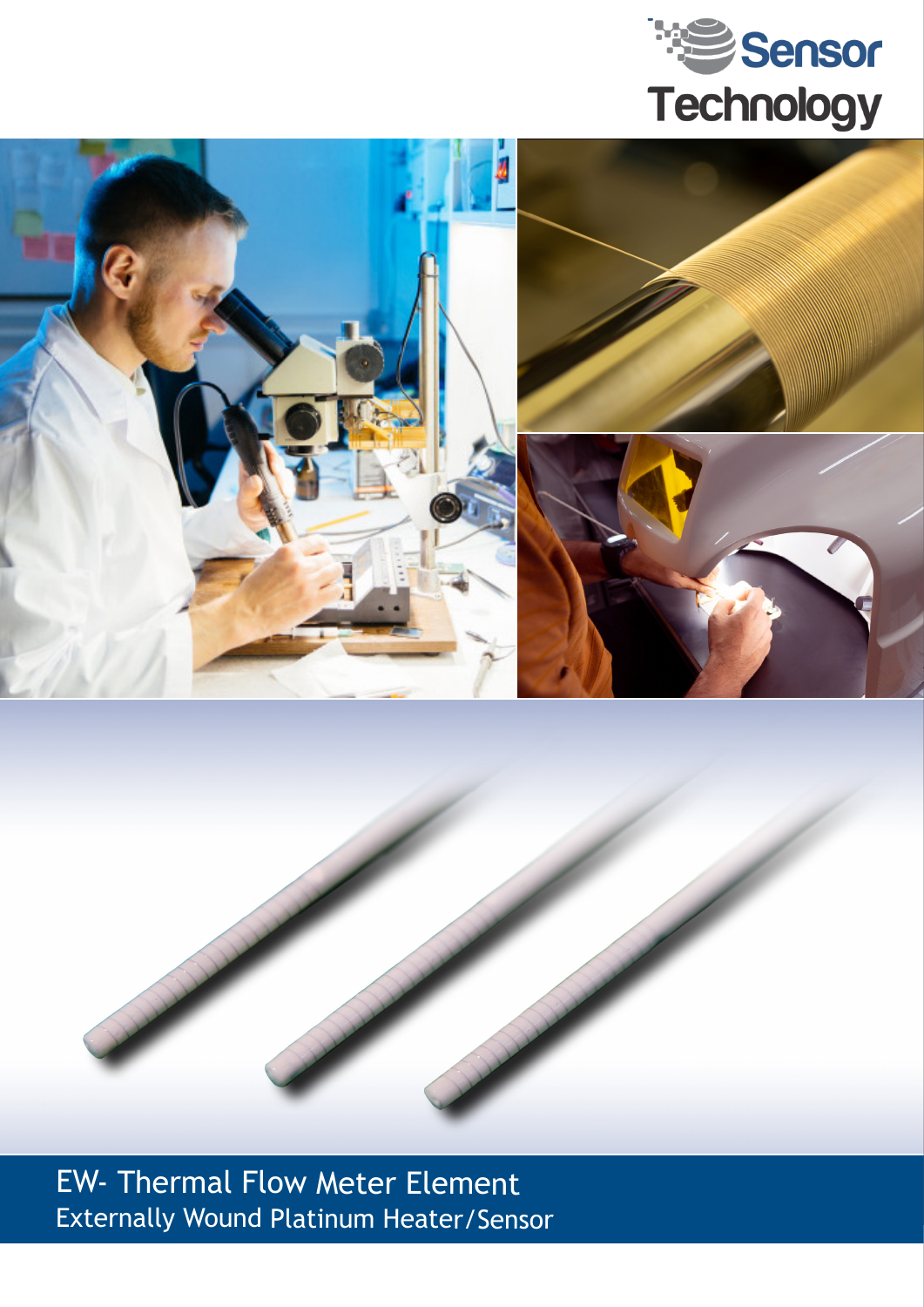

## **EW- Thermal Flow Meter Element** Externally Wound Platinum Heater/Sensor



Thermal flow meters measure fluid flow based upon the concept of convective heat transfer. There are two main types thermal flowmeters: Constant Temperature Differential Flowmeter and Constant Current Flowmeter.

Constant temperature differential flowmeter: Sensor 1 measures the gas temperature. Sensor 2 is heated to a constant temperature, maintaining a fixed ΔT between the two sensors. Flow is measured as a function of the power required to maintain the temperature of Sensor 2.

Constant current flowmeter: Sensor 1 measures the gas temperature. Sensor 2 is heated via a constant current. Flow across the heated sensor causes cooling. Flow is measured as a function of the temperature difference between the 2 sensors

The EW-Thermal Flow Meter Element was specifically designed for use in fluid flow instruments, providing repeatable and accurate measurement.

Applications: The same EW element can be used as both a heater (thermal flow measurement principle) and a temperature sensor in flow measurement units that use the principle of constant temperature differential technology to measure flow rate.

Construction: A platinum coil is wound around a high-purity aluminum oxide ceramic core. The exterior is coated in glass to provide a mechanical and environmental seal. Shear force-resistant connection wires assure a secure termination to extension wire, bonding pads, etc.

Advantages: - Performance: The robust design provides consistent, reliable operation under harsh conditions over a wide operating range.

- On-demand design: Sensor Technology works with "on demand" products. We can manufacture a micro-heater according to each customer's specification, providing a suitable element specifically designed for the application.

- Dimensional flexibility: Design and manufacturing flexibility allow external dimensions to be adapted to meet application requirements.

- Quality: Sensors are manufactured under strict process control, with custom-designed process equipment, to ensure the quality and consistency of the end-product.